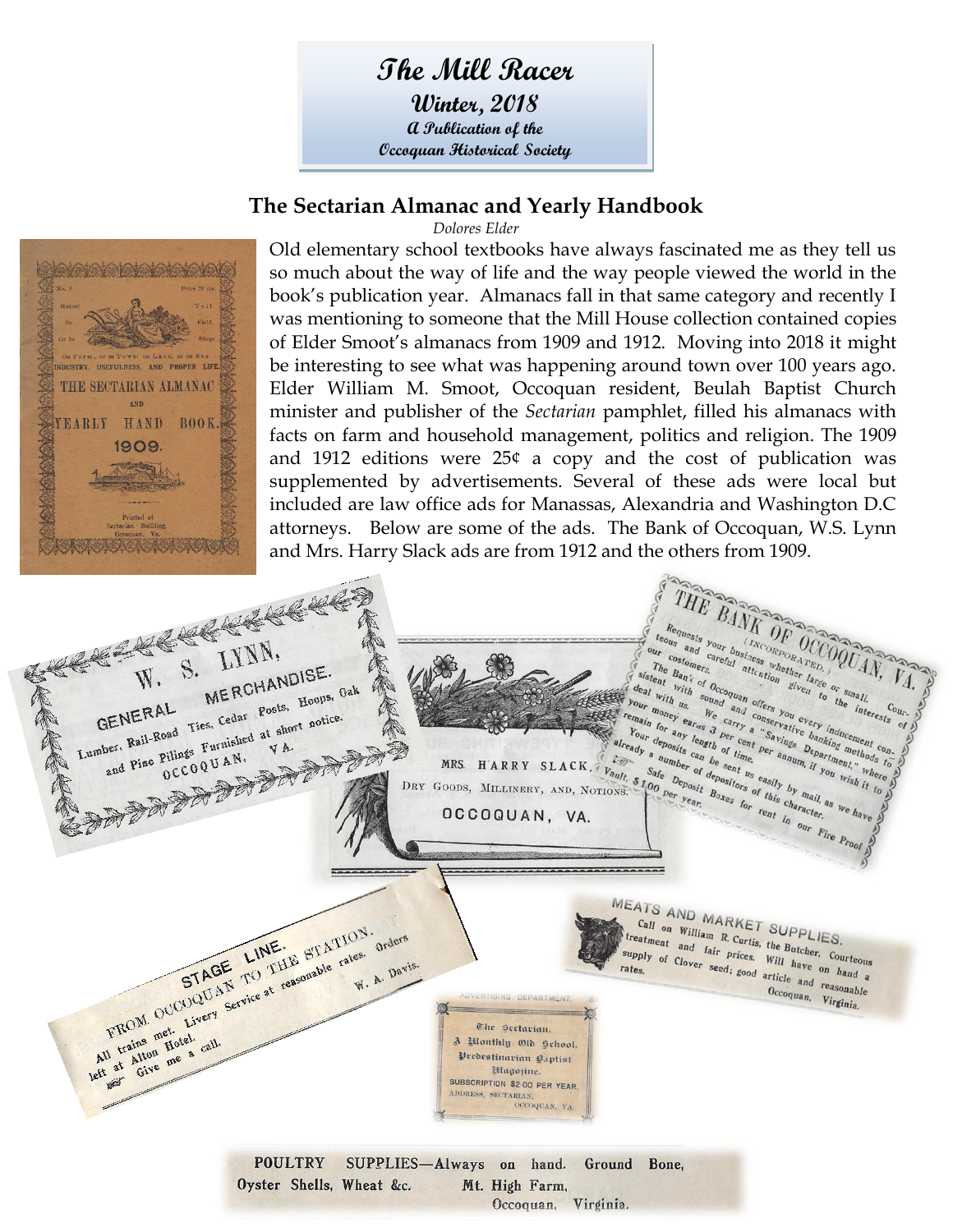The 1909 almanac edition is #5 so Elder Smoot began publishing them in 1905. Smoot was a prolific writer. The museum collection has a copy of an 1890 (No.1) Sectarian and following this section, in Lorraine Musseleman's memories, she relates helping with the booklet as a young girl in the 1930's.

Smoot lived his life in Occoquan from his birth on February 11, 1848 and passing on August 12, 1938. He married Susie at age 49, a woman 5 years younger than he. His family was one of financial means. In the 1860 census his father listed real estate valued at \$1,000 and his personal estate at \$4,000. In the 1930 census Elder Smoot listed real estate valued at \$5,000. William Middleton Smoot is buried at the Bacon Race Church Cemetery.



These are a few of the entries from the 1909 Sectarian Almanac I found interesting.

# **Editorial Notes**

#### **Page 4:**

The Sectarian Almanac undoubtedly reaches a field not covered by any other publication. It comes to the homes of a people not influenced by the superficial thought of modern life; hence we desire that it should be worthy of the attention of such a people.

We wish that we could offer our readers some hope of improvement in modern conditions; but are at a loss to see where we can find hope of such improvement. This has been termed a "commercial age", which, to say the least, is a mild name for the "love of money", which seems to characterize almost every avenue of modern life. …………The reign of lawlessness in high and low places continues. Corruption abounds, and the overwhelming majority of the people seem to care but little for such conditions, providing an ample supply of money is come-at-able………

#### **Farm Notes**

#### **Page 13:**

The value of farm lands in the United States in 1906 was estimated at \$7,000,000,000.

# **Good Housekeeping**

#### **Page 33:**

To banish moths, apply gasoline in a stream from the can all around the outside of the carpet next to the wall. It is a thorough destroyer and will not injure the most delicate fabric: the odor quickly disappears if the windows are left open. Always bear in mind this must be applied in a cool room, and never where there is a light or fire.

#### **Page 34:**

Dandelion Wine. Pick 1 gal. dandelion stems and blossoms, wash, put in a crock and pour over them 1 gal. boiling water. Let stand 3 days. Put in a porcelain kettle and boil 15 minutes with the peel of 1 lemon and 2 oranges. Strain through a cloth and add the juice of lemon and oranges, also 3 lbs. white sugar. When milk warm add three fourths cup yeast, and if this does not make a gallon, add enough water to make it. Cover with a cloth and let stand 3 weeks to ferment, then strain again and stand 1 week, after which draw off, bottle and seal and keep in a cool place. In 6 weeks it is ready to use.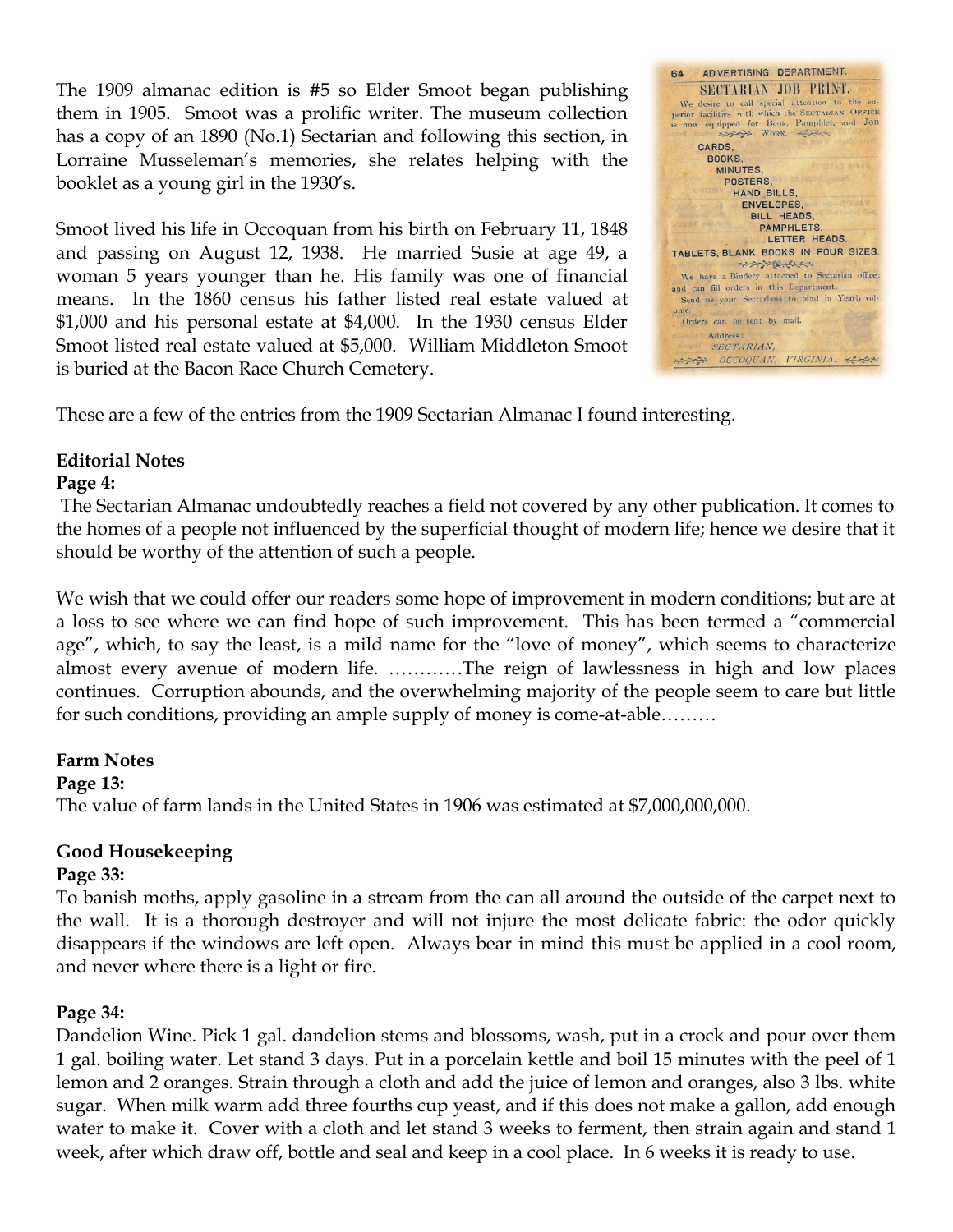## **Virginia**

#### **Page 37:**

From an editorial: Prohibition is not only an attack upon personal liberty, which all good government is supposed to safe guard, but it is in downright opposition to the teaching of Scripture; a remedy infinitely worse than the disease it proposes to cure.

### **Automobile Law:**

It shall be unlawful for any person or persons to run, or cause to be run, automobiles, locomobiles or other such vehicles or carriages which has for its motive power and is propelled by steam, electricity, gasoline or any other power other than animal power, and motor bicycles and tricycles along or across any public road or highway, or any avenue, street or alley of any city in the state of Virginia, at a greater speed than fifteen miles per hour.

### **Page 39:**

The Free Lance of Fredericksburg reports the receipt of a ripe bunch of raspberries, the second crop of the season. We can equal that on Mt. High with a second crop of blackberries from the same bush. \*\*\*\*\*\*\*\*\*\*\*\*\*\*

There were many farming and household tips in the almanac. Though interesting, the tips probably don't apply to daily life for most of us in northern Virginia. If your fowl or pigs have lice, send me an email, I might have the answer! **Dolores**

# **Old School Baptist Church**

## **Originally Published in the Historic Occoquan Newsletter, April 2004**

#### *June Randolph*

Coming into Town on Occoquan Road there is a pile of stones on the left side across from east Locust Street (formerly Locust Lane). The stones are from the foundation wall of the Beulah Baptist Church and were made into a small monument marking the original location of the church. In the late 1950's'or early 1960's' the building was in such a deplorable state that it was burned in an OWL Fire Department exercise.

The small monument had to be moved several yards to its present site when the Hollows townhouses were built. There is a plaque affixed reading, "Site of Former Beulah Baptist Church'. Elder W.M. Smoot headed this Old School Baptist Church and he lived on Tanyard Hill Road.

Elder Smoot printed pamphlets on his press in Occoquan. He was director of the Bank of Occoquan. He preferred calling his Church "meeting house". The reason it became so dilapidated was his insistence when he died (1938) that no one else be allowed to preach in the church because he planned to return one day. Without a preacher, members dropped out and no one took care of the building.

Adjacent to the monument is a small cemetery surrounded by a wrought iron fence. The first burial there was in 1905; the last was in 1961. Family names found there are Lynn, Selecman, Cole, Grimes, Hixson, Barbee and Reid.

Other Old School Baptist or "Smootite" Churches were at Bacon Race on Davis Ford Road and in Quantico. Both have been destroyed1.

 $\overline{a}$ 

<sup>1</sup> Bacon Race Church collapsed at

<sup>3</sup> a.m. Christmas morning 1987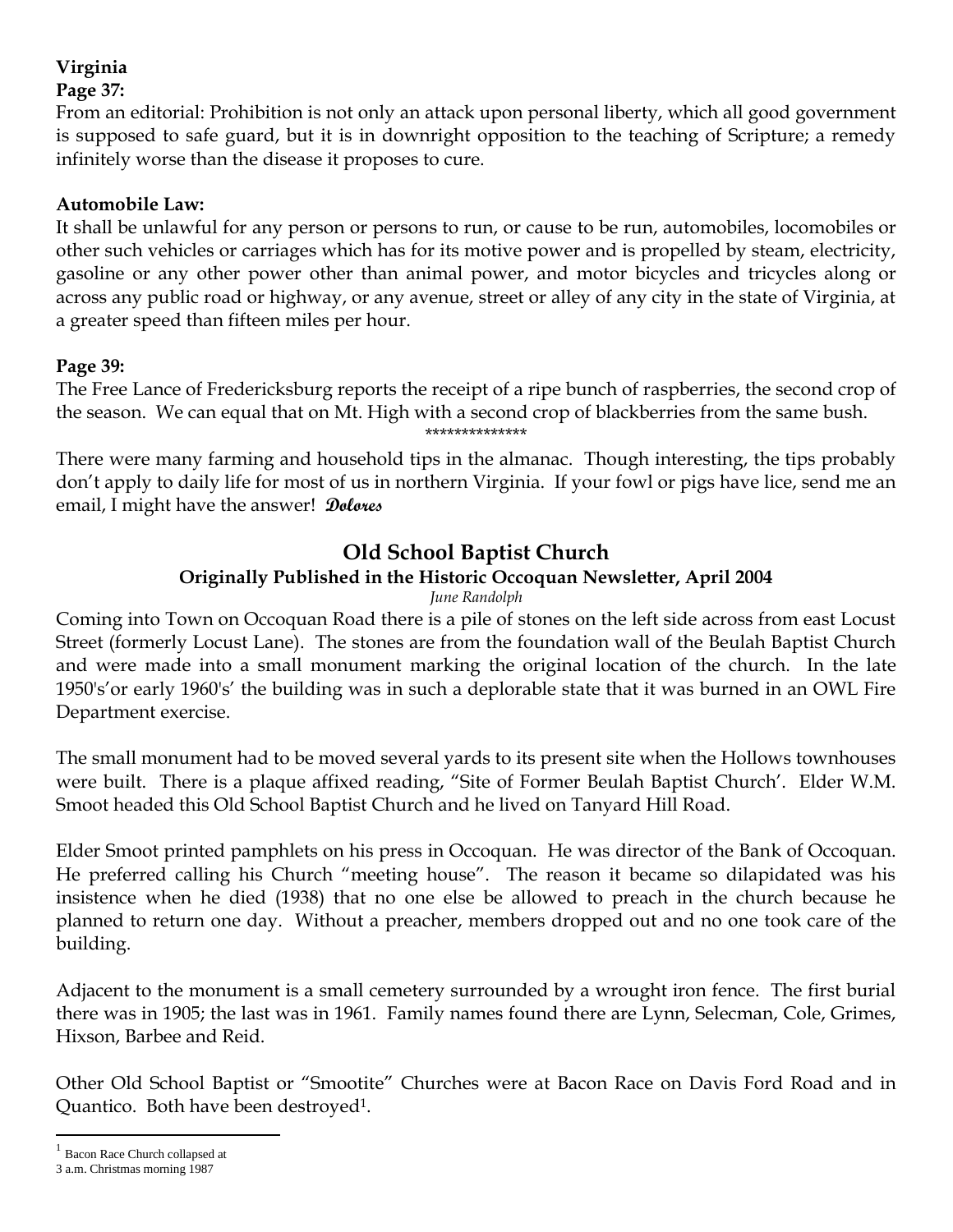#### \*\*\*\*\*\*\*\*\*\*\*\*\*\*\*\*\*\*\*\*\*\*

Also in April 2004, Lorraine Musselman wrote about her experience with Elder Smoot; …"I would visit Mrs. Hixson almost every day. She was an "Old-School" Baptist and she set type for a magazine called the "The Sectarian" which was a collection of letters from the members of Elder Smoot's church2. When I was a very small child, Mrs. Hixson and I would walk through the woods past where Pat Lynn<sup>3</sup> lives now almost to where Mt. High Street is now to Elder Smoot's house where the printing press was kept in a shed. I "helped" her set the type for the magazine. When Elder Smoot died, the undertaker took the printing press as part of the funeral expenses. It was stored under the funeral home on Mill Street until Hurricane Agnes swept it down the river in 1972."

**\*\*\*\*\*\*\*\*\*\*\*\*\*\*\*\*\*\*\*\***





Above: Smoot Homestead in Occoquan VA Above: Hand drawn plat copied from records at the Prince William County Courthouse

#### **William M. Smoot Property**

Donated to the Mill House collection is the hand drawn plat pictured above made by a volunteer while conducting research. The plat accompanies the survey measurements and descriptions given below for the William M. Smoot property. The Smoot homestead photo above is from the museum collection.

#### 103-107 W. M. Smoot

To R. S. Hall (21, Aug, 1939) Known as home place, 74 acres adjoining Tanyard Hill Rd, Woodbridge-Occoquan Rd, Wood-Hoadly Road, lands of Mezer, Lynn, Bailey. Being residence of Janney & Underwood land owned by late Wm. M. Smoot

46-213 Oliver Underwood to William M. Smoot 23 1/8 acres Beginning at A post west of Occoquan and Woodbridge Rd to N50.15 W 4.31 chains (284') to B S49.15 W (132') 2 chains to C then S 73.45 W 5.5 chains (363') to D S61.45 W 8 chains (528') to E N 73.45 W passing through spring (330') 5 chain to F. Stake about 60 links from spring. N 59.30 W 3.7 chains (244') to G S 48.15 W 6 chains (396) to H (308') S 43.45 E 10.02 chains (661)' to I Corner Bailey S87.45 E 4.67 chains (308') to J To forks on branch N 80E 1.64 chains (108') N50.15 E 2 chains (132') N 70.45 E 1.7 chains (112')

 $\overline{a}$ 

 $2$  The cemetery and marker for the Beulah Baptist Church are located on the west side of Washington Street

<sup>&</sup>lt;sup>3</sup> 407 Union Street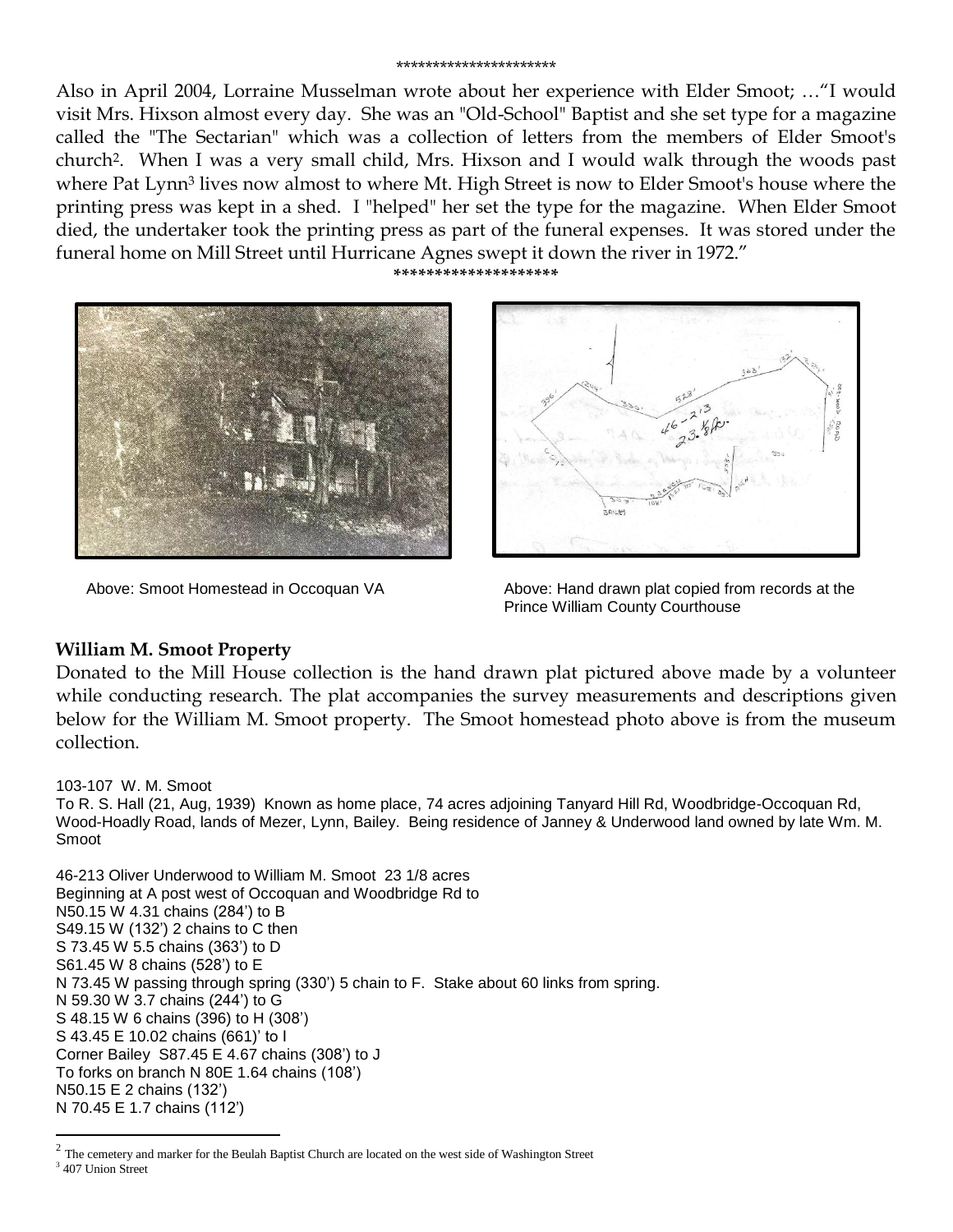S 75.15 E 2.5 chains (165') to S 45 E 1.44 chains (95') to L Corner Allen formerly tannery N 3.15 E 5.06 chains( 333)' to M E 9 chains (594') to N on west Occ-Wood Rd. N ½ E 5.32 chains (351') N 10.15 E 1.39 chains( 91') 23 1/8 acres

Notes: A chain is 66'. 10 chains in a furlong. 80 chains in a statute mile. An acre is 10 square chains. **\*\*\*\*\*\*\*\*\*\*\*\*\*\*\***

# **Margaret (Peg) Williams**

Historic Prince William recently received 8 hand written journals that belonged to Margaret Williams. One of the journals dated from September 3, 1979 through June 30, 1981 was loaned to the Mill House to read through and see if there was information relative to Occoquan and Prince William County history.

Surprisingly in the last entry on June 30, 1981, Peg writes she had attended the annual Occoquan historical society meeting held at Mamie Davis Park. She there agreed to serve as director of the historical society. Peg Williams served as president for Historic Occoquan Inc. (now The Occoquan Historical Society) in 1981-1982 and again in 1985-1987.

Describing a long hike through the Lake Ridge community consumed the first four pages of Peg's hand written diary. Reading through the entry you can tell the love Peg had for nature and her concern for what development was doing to the land and all of the creatures that depended on it for survival. During the hike she came across what must be the Selecman family Rolling Farm cemetery now on the Westminster property off of Clipper Drive.

Margaret is buried at the Pohick Episcopal Church Cemetery in Fairfax County. She was born on August 18, 1916 and passed on September 3, 1995.

#### **Excerpts from Margaret (Peg) Williams Diary**

**Sept. 3, 1979:** First day of autumn, appropriate to begin new journal. After rain since Thursday night (having a postponement of the Pohick Church Fair yesterday) the sun came out about 11:a.m. today, which is about this the time Fall arrived. It's been beautiful the rest of the day, a light breeze to push away the few high clouds. So I went for a walk in the woods for 3 hours, 2:00-5:00, with Benn's dog Viva.

Started through blackberry field, along drainage pond, down the stream toward pump station, climbing hill to explore a great cleared area and saw a few new houses being built. En route to the cleared area surprised two does. They stood and looked at me, the larger one pawing ground a couple times; when Viva moved they flashed the white tail and departed; in the same area a few minutes later I saw the smaller one again. Where trees have been removed and earth bulldozed the workers planted grass so there's a lot of park like places, ideal for deer, with water near. I'd seen several tracks made since last night's rain probably from the two I saw.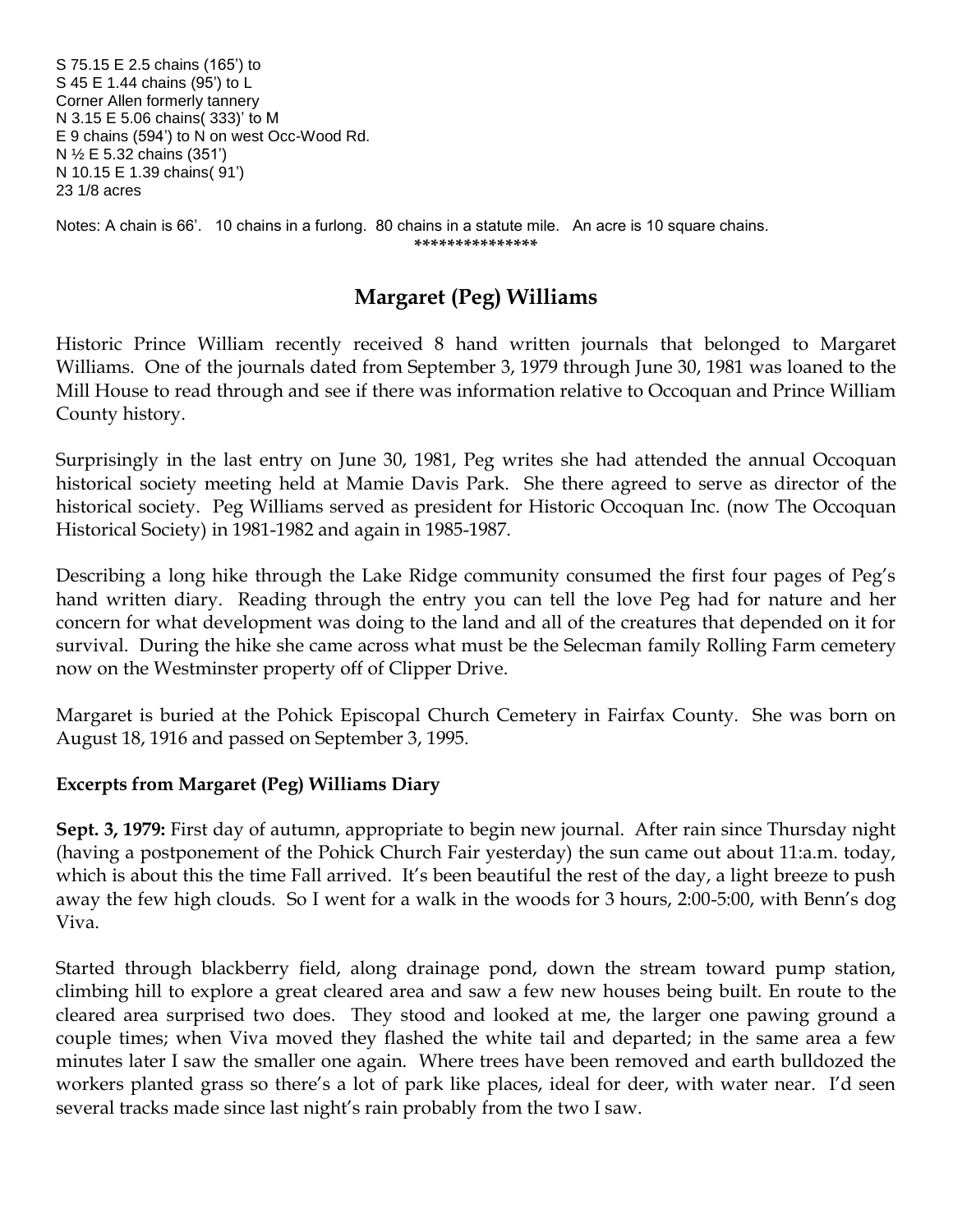Followed the sewer line road around Beaver Dam Creek. The road branches in several places but kept to the main one, along bank which would make a lovely waterside drive if they finish working back there. The road followed along the Occoquan, around bays made by many streams flowing into the river, but I turned up the old road from the point where Beaver Dam joins Occoquan and at top of hill found the old mills burying ground. I'd not seen in several years; easily identified by the deep bed of myrtle which is fast covering the simple pieces of rock forming head and foot stones; a few have initials and dates scratched on them but difficult to read in the shade there. The one tombstone with formal engraving of name and date (weather worn so I couldn't read it) had been removed from its base and left at head of old grave, but whatever remains were there have been removed and only a deep hole remains. At one other stone there was only a hole. Has family removed bodies to another place, or have ghouls dug them up?

Continued on up that wood to top of ridge, turned left and followed road that would have taken me down to river again but went through woods, downhill to another large feeder stream where much work has been done to carry the sewer line on trestle over the stream. A large culvert has been placed to carry the stream under a man-made embankment on to the river, but everywhere in the woods where earth has been disturbed there is tremendous erosion and siltation, clay and sand bars in streambeds and in woods where streams have overflowed. They've been sowing grass and there are good stands where former work has been completed, but the heavy rains of this week's end have played havoc with the loose earth, and the lovely woods. It is good to see streamlets still undisturbed, water falling over mossy roots and rocks, ferns and wildflowers along the banks, but how much longer will they escape the bulldozer, or being covered with silt from work upstream?

Followed the sewer line toward Bridge Road until came on another mammoth clearing, earth banked higher, which led me to a road that came out on Mohican Road at Promontory subdivision. Then followed unpaved very muddy, in one place under deep water, Cotton Mill Drive to Hedges Run Drive, thence out to Old Bridge and home.

The undisturbed woods are such a contrast to the destruction worked on other sections of the forest, leaving new earth to erode and carry sand and clay into the reservoir, how come the Water Authority or State Water Control Board don't make them stop? Glad I don't drink water from the reservoir!

In an open space back in woods nearer river a hawk was soaring, so beautiful against the blue sky his wings wide spread, soaring and gliding with scarcely any flapping. Heard a pileated woodpecker, and titmice and chickadees. Saw one lady slipper plant along the way. Many kinds of goldenrod still blooming in open areas, found a "blue stem goldenrod", purple headed sneezeweed, green headed coneflower (the leaf isn't exactly as depicted in Field Guide) and, I believe, a rattlesnake-root, specifically 'white lettuce.'

Was very tired but glad I kept following around the next bend or up next hill. Want to go back and finish the route along the river, I suppose to Hooes Run. It was lovely in some of the grass covered glens and no doubt they intend to heal all the raw places, but such devastation is a painful sight to see.